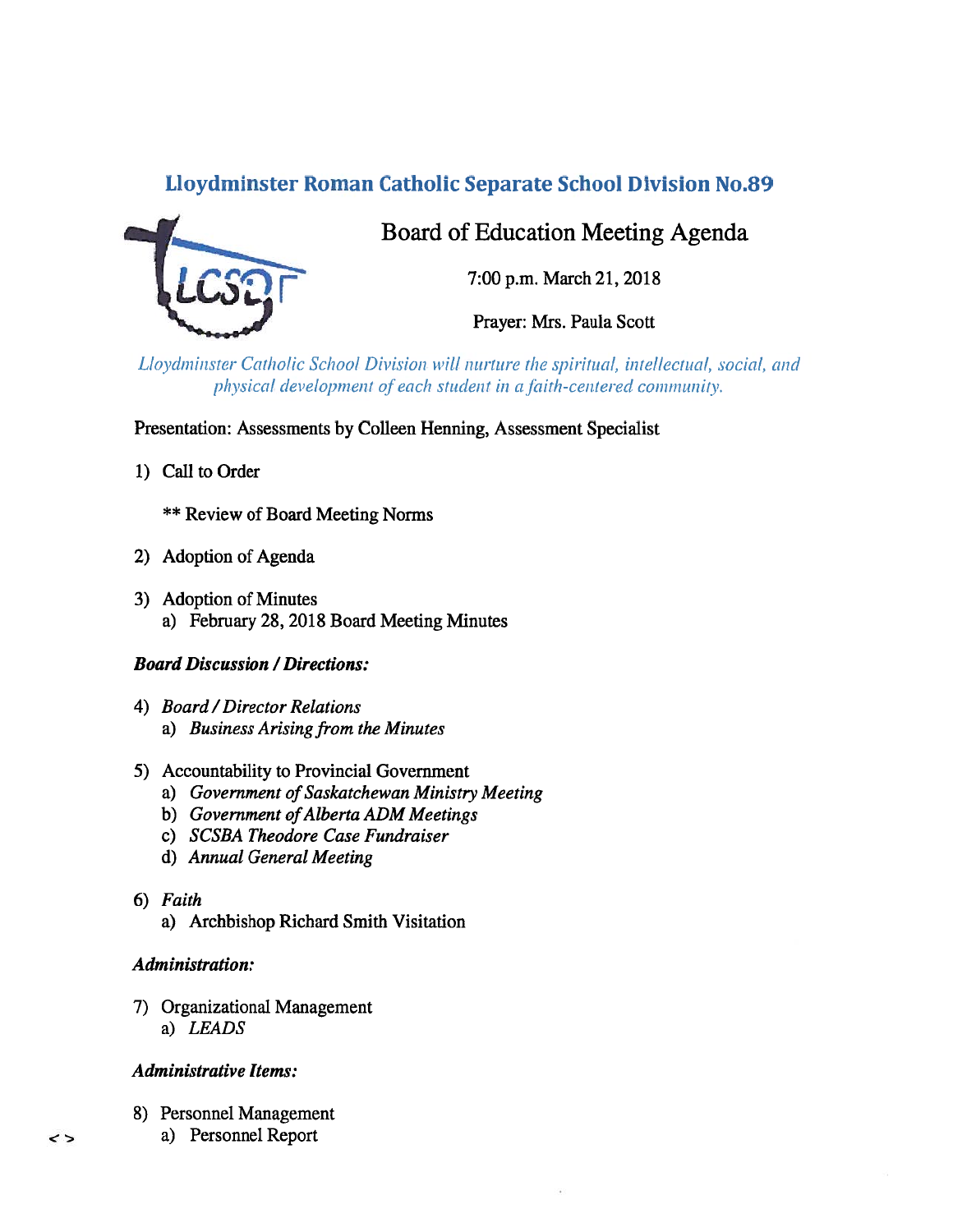- 9) Information Items a) SSBA Group Insurance Program
- 10) Correspondence
- 11) Identification of Emergent Items
- 12) Closing Prayer
- 13) Adjournment

# April: Mrs. Michelle Rusteika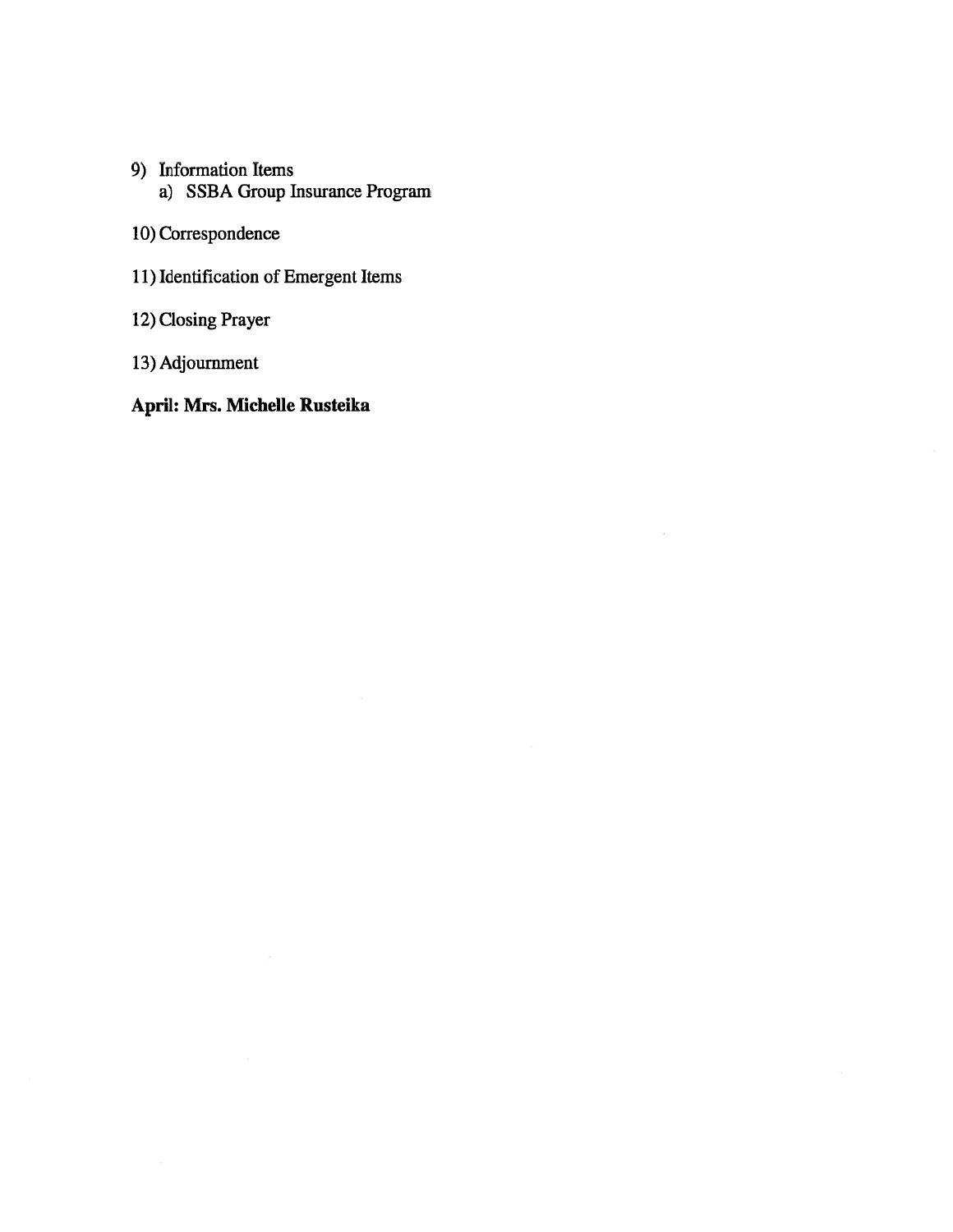## LLOYDMINSTER R.C.S.S.D. #89

### MINUTES OF THE REGULAR BOARD MEETING

### Wednesday, March 21, 2018

TIME AND PLACE: The meeting commenced at 7:04 p.m. in the Board Room.

**ATTENDANCE:** Mrs. Paula Scott (Chair) Mrs. Michelle Rusteika Mrs. Laurie Makichuk Mr. Chris Carnell Mrs. Jill Wytrykusz Mrs. Erin MacDuff Mr. Calvin Fendelet

> Mr. Nigel McCarthy, Director of Education Ms. Glenda Kary, Deputy Director of Education Mrs. Melanie Stelmaschuk, Chief Financial Officer

ABSENT: Mr. Kevin Kusch, Deputy Director of Learning

Prayer led by Mrs. Paula Scott.

Presentation: Assessments by Colleen Henning, Assessment Specialist

### ADDITIONS:

| 18/03/21-01 | Mrs. Michelle Rusteika moved that the Board of Education adopt |
|-------------|----------------------------------------------------------------|
| Agenda      | the agenda, as presented.                                      |

#### **CARRIED**

| 18/03/21-02              | Mrs. Jill Wytrykusz moved that the Board of Education          |
|--------------------------|----------------------------------------------------------------|
| <b>February 28, 2018</b> | approve February 28, 2018 Board Meeting minutes, as presented. |
| <b>Minutes</b>           |                                                                |
|                          | <b>CARRIED</b>                                                 |
| 18/03/21-03              | Mr. Chris Carnell moved that the Board meeting move to a       |
| <b>Closed Session</b>    | closed session at $8:01$ p.m.                                  |
|                          | <b>CARRIED</b>                                                 |
|                          |                                                                |

18/03/21-04 Mrs. Michelle Rusteika moved that the Board move out of closed Reconvene session at 8:48 p.m.

### **CARRIED**

 $\n *0 0 0 0 0 0 0 0 0 0 0 0 0 0 0 0 0 0 0 0 0 0 0 0 0 0 0 0 0 0 0* <$